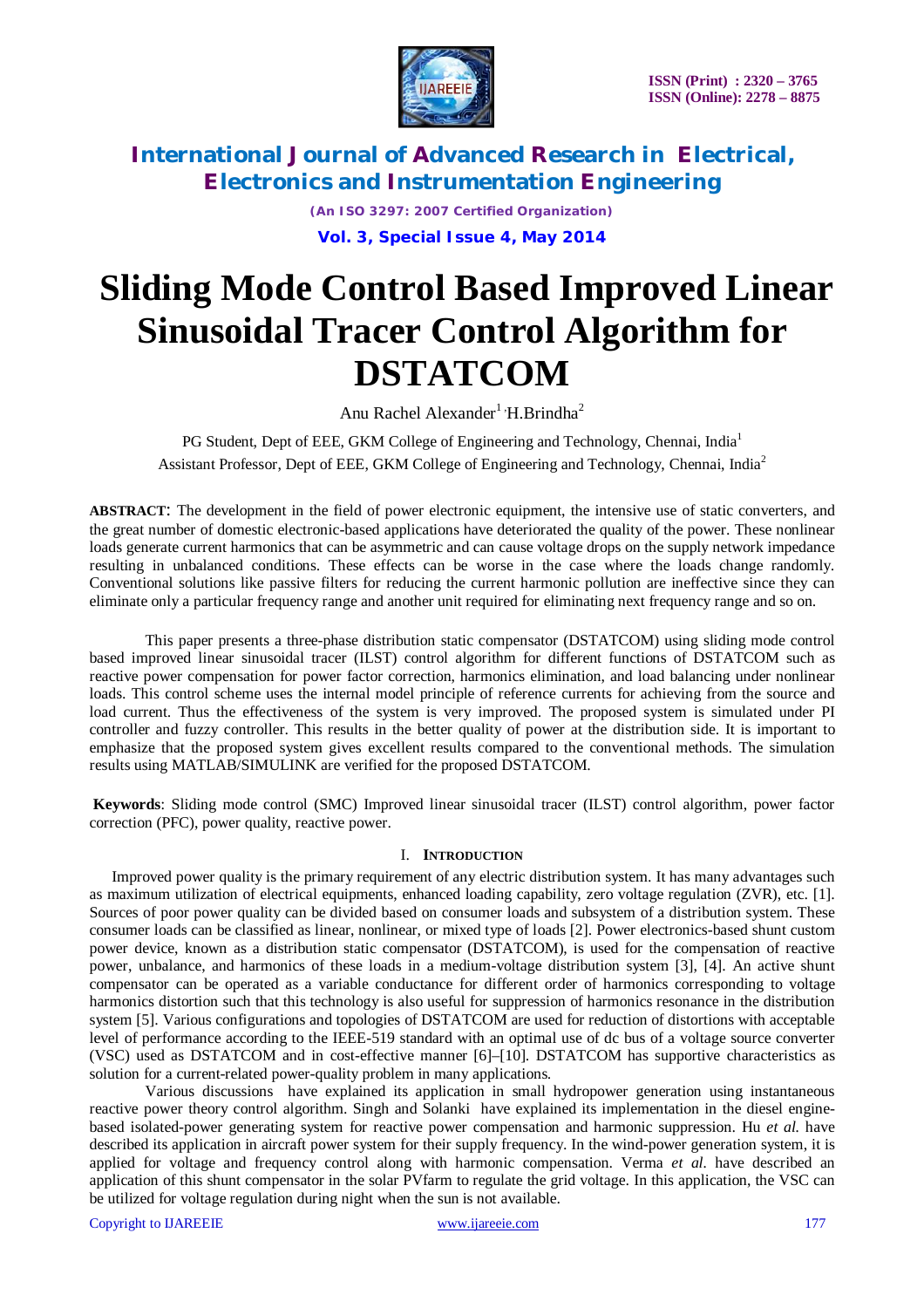

*(An ISO 3297: 2007 Certified Organization)*

### **Vol. 3, Special Issue 4, May 2014**

Effective use of DSTATCOM is directly related to the design of power circuit components such as dc-bus capacitor, interfacing inductors, and VSC, control algorithm used for the estimation of reference source currents with increased speed and less calculation, switching scheme for gating pulses, and stability issues of a designed control algorithm.

In sliding mode control theory-based improved linear sinusoidal tracer control algorithm is implemented on a DSTATCOM for the extraction of load currents fundamental components in three phase consumer loads. It is used for power factor correction (PFC) and ZVR along with load balancing and harmonics elimination. A good detection accuracy, wide range of adjustment of internal parameters, stability performance, and fast dynamic response are the main features of this control algorithm. Internal parameters of this algorithm have clear physical understanding and easy adjustable to optimal value, which show the simplicity of this algorithm. Frequency- and time-domain characteristics of the ILST are not affected due to external environment changes. Detection accuracy and speed of the dynamic response can be tuned after adjusting algorithm internal parameters. For the desired frequency and bandwidth, the ILST control algorithm is able to extract instantaneous value and the amplitude of a sinusoidal by least-squares error, gradient descent method, and rotation transform.



implemented on a DSTATCOM for compensation of linear and nonlinear loads.

#### II. **SYSTEM CONFIGURATION**

A VSC-based DSTATCOM is shown in figure 1. It is connected to a three-phase ac mains feeding three-phase linear/nonlinear loads with grid source impendence *Zs*. For reducing ripple in compensating currents, interfacing inductors  $Lf$  are used at an ac side of the VSC. A three-phase series combination of capacitor  $(Ca, Cb, Cc)$  and a resistor (*Ra ,* R*b*, R*c* ) represent the passive ripple filter, which is connected at point of common coupling (PCC) for filtering the high frequency switching noise of the VSC. Generally, the same value of series-connected capacitor and

#### Copyright to IJAREEIE www.ijareeie.com 178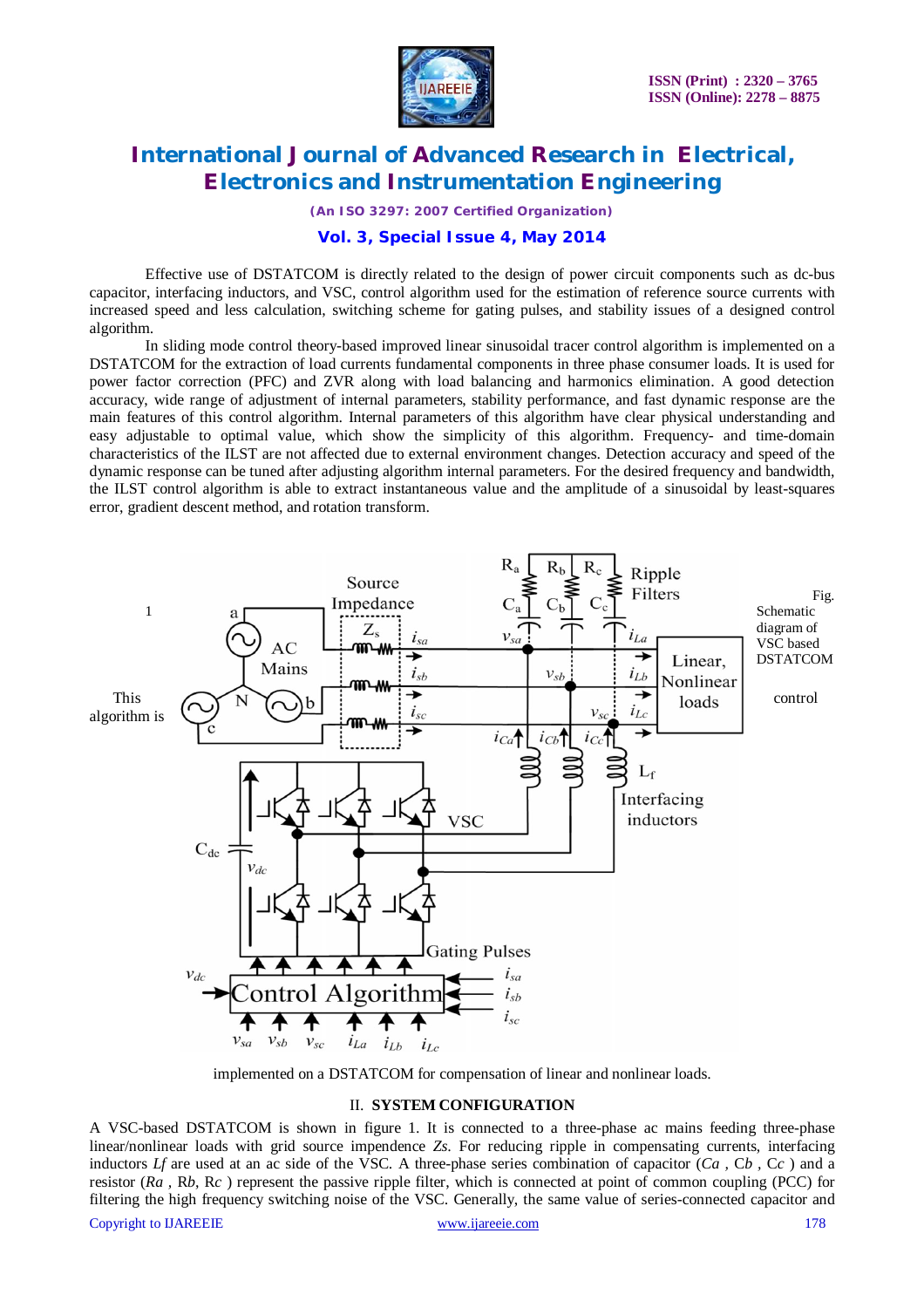

*(An ISO 3297: 2007 Certified Organization)*

### **Vol. 3, Special Issue 4, May 2014**

resistance as a ripple filter is used in all the three phases. The DSTATCOM currents *i Cabc* are injected as required compensating currents to cancel the reactive power components and harmonics of the load currents so that loading due to reactive power component/harmonics is reduced on the distribution system. The rating of the insulated gate bipolar transistor (IGBT) switches of the VSC is based on the voltage and current rating for the required compensation. The rating of the VSC for the reactive power compensation/harmonics elimination is found to be 35 kVA (approximate 15% higher than the reactive power from rated value).

#### III. **SLIDING MODE ILST CONTROL ALGORITHM**

In control theory, sliding mode control or SMC is a non linear control method that alerts the dynamics of a non linear system by application of a discontinuous control signal that forces the system to slide along a cross-section of the systems normal behaviour. The state-feedback control law is not a continuous function of time. Instead, it can switch from one continuous structure to another based on the current position in the state space. Hence, sliding mode control is a variable structure control method. The multiple control structures are designed so that trajectories always move toward an adjacent region with a different control structure, and so the ultimate trajectory will not exist entirely within one control structure. Instead, it will *slide* along the boundaries of the control structures. The motion of the system as it slides along these boundaries is called a *sliding mode* and the geometrical locus consisting of the boundaries is called the *sliding (hyper)surface*. In the context of modern control theory, any variable structure system, like a system under SMC, may be viewed as a special case of a hybrid dynamical system as the system both flows through a continuous state space but also moves through different discrete control modes.

In this paper, one application of sliding mode controllers is the control of electric drives operated by switching power converters. Because of the discontinuous operating mode of those converters, a discontinuous sliding mode controller is a natural implementation choice over continuous controllers that may need to be applied by means of pulse-width modulation or a similar technique of applying a continuous signal to an output that can only take discrete states.

A Passivity-Based Sliding Mode (PBSM) approach is proposed in this paper for designing nonlinear STATCOM controller. The energy-dissipative properties of the proposed model derived in the synchronous d-q rotating frame are fully retained. Furthermore, this model also considers the operation condition under a changeable load model. The proposed controller design is separated into the inner loop and the outer loop controller. In the inner loop, passivity-based control is employed by using energy shaping and damping injection techniques to generate the proper switching function for Voltage Source Converter (VSC)-based STATCOM. The load terminal voltage and the DC-side voltage dynamics are regulated via the outer loop controller cascaded to the inner loop controller. The outer loop control is employed by two sliding mode controllers to determine the appropriate current command. Simulation results are presented to show efficacy of the resulting PBSM controller with regard to voltage regulation and reactive power compensation.

### A. **DESIGN CALCULATIONS**

AC supply source: three-phase, 415 V, 50 Hz; load: Nonlinear: three-phase full-bridge uncontrolled rectifier with *R* = 12 Ω and *L* = 100 mH; dc-bus capacitance: 500e-6 *μ*F; reference dc-bus voltage: 2000 V; interfacing inductor *Lf* = 2.25 mH; cutoff frequency of a low-pass filter used in dc bus =10 Hz.

 $Va = [Vd*sin(wt) + Vq*cos(wt) + Vo]$  $Vb = [Vd*sin(wt-2pi/3) + Vq*cos(wt-2pi/3) + Vo)$  $Vc = [Vd*sin(wt+2pi/3) + Vq*cos(wt+2pi/3) + Vo)$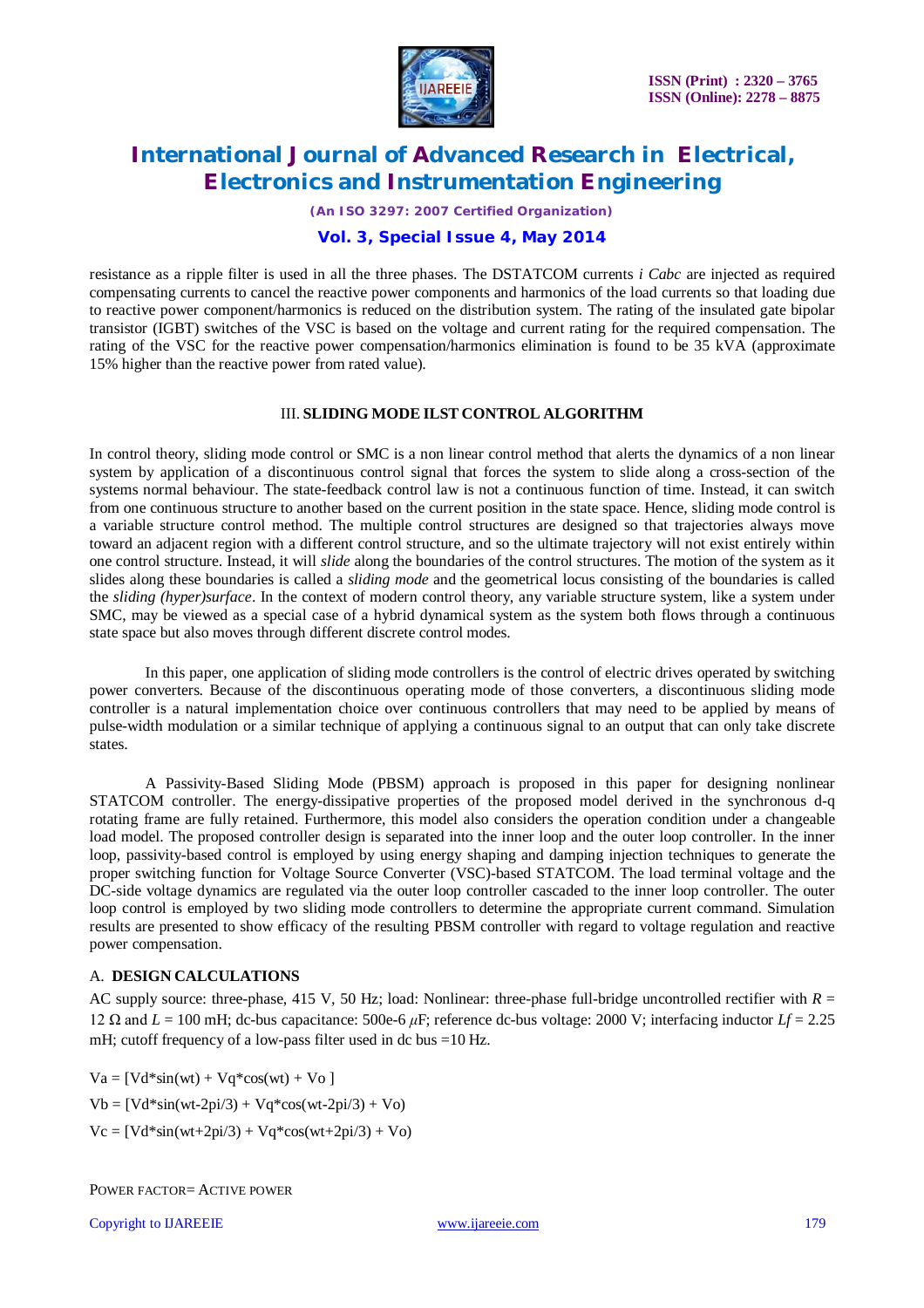

*(An ISO 3297: 2007 Certified Organization)*

**Vol. 3, Special Issue 4, May 2014**

APPARENT POWER

ACTIVE POWER=  $\sqrt{3} V_L I_L \cos \phi$ 

Reactive power=√3  $V_L I_L$  sin  $\phi$ 

Apparent power= $\sqrt{3}$   $V^{}_{L}$   $I^{}_{L}$   $sin$   $\phi$ 

Power factor =√3  $V_L I_L \cos \phi$ = cos  $\phi$ = 0.8389( for PI controller)

 $\sqrt{3} V_L I_L$ 

Power factor =  $\sqrt{3} V_L I_L \cos \phi = \cos \phi = 0.8715$ (for Fuzzy controller)

 $\sqrt{3} V_L I_L$ 

 $V_{DC}$ =3 $\sqrt{3} V_S \cos \phi$ 

$$
\Pi
$$

 $V_{DC} = 3\sqrt{3} V_S = 750V$ 

 $\Pi$ 

THD= $\sqrt{(V_2^2 + V_3^2 + \dots + V_M^N)}$  = 2.95% (for PI controller)

$$
\sqrt{V_1^2}
$$

THD= $\sqrt{(V_2^2 + V_3^2 + \dots + V_M^N)}$  = 2.95% (for Fuzzy controller)

$$
\sqrt{V_1^2}
$$

### IV. **SIMULATION RESULTS AND DISCUSSION**

Matlab with simulink is used for the development of simulation model of a DSTATCOM and its control algorithm. The performance of ILST-based control algorithm in tie domain for the three phase DSTATCOM is simulated for PFC and ZVR operation at linear and non linear loads using developed matlab model.

DSTATCOM is a shunt reactive power compensation device and here we are using a six pulse voltage source inverter connected to the distribution side at the point of common coupling. The gate triggering of each mosfet plays an important role. The gate pulse is given by PWM technique.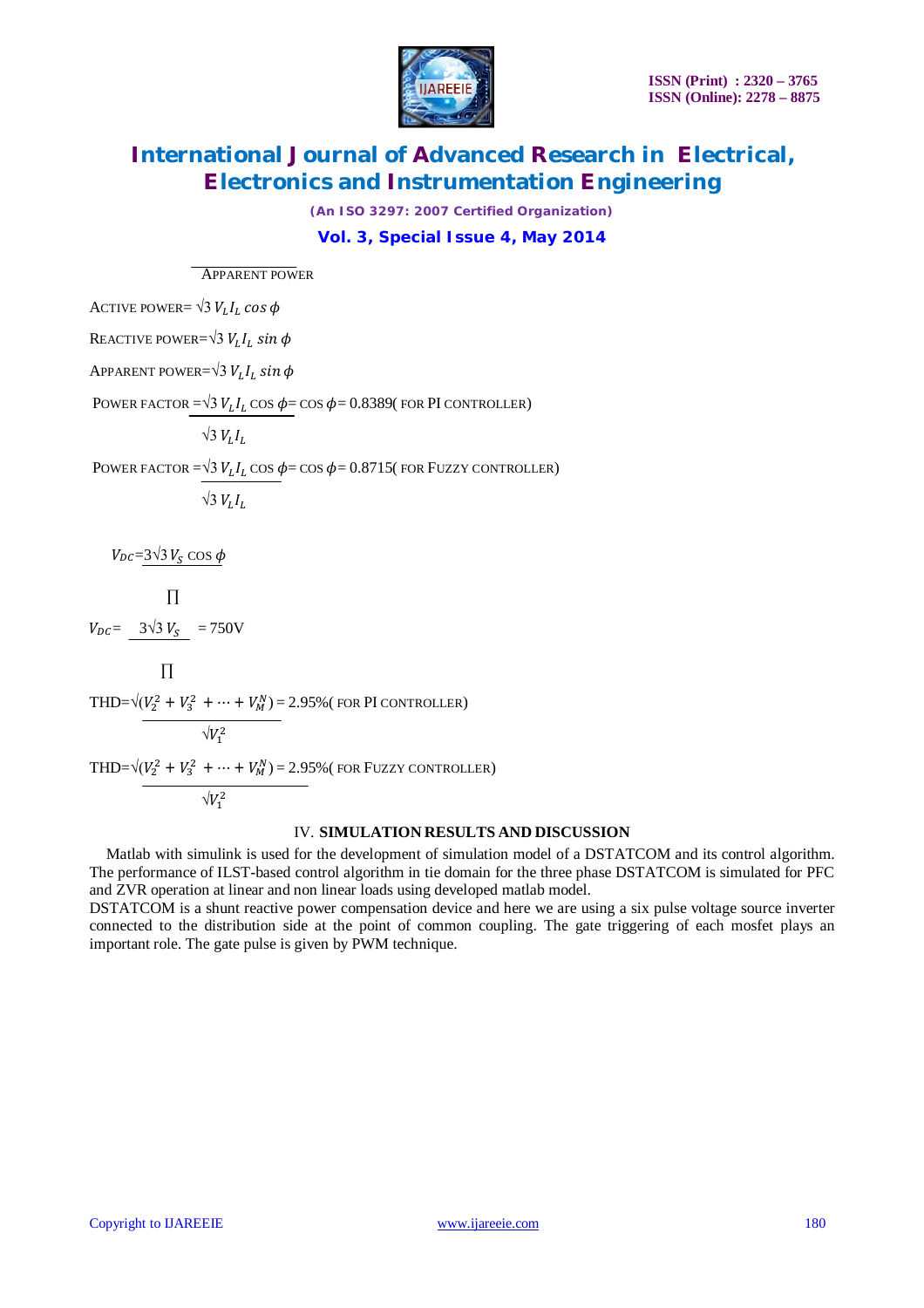

*(An ISO 3297: 2007 Certified Organization)*

**Vol. 3, Special Issue 4, May 2014**







Copyright to IJAREEIE www.ijareeie.com 181 Fig 5 Total harmonic distortion output. Fig 6 Output of fuzzy logic